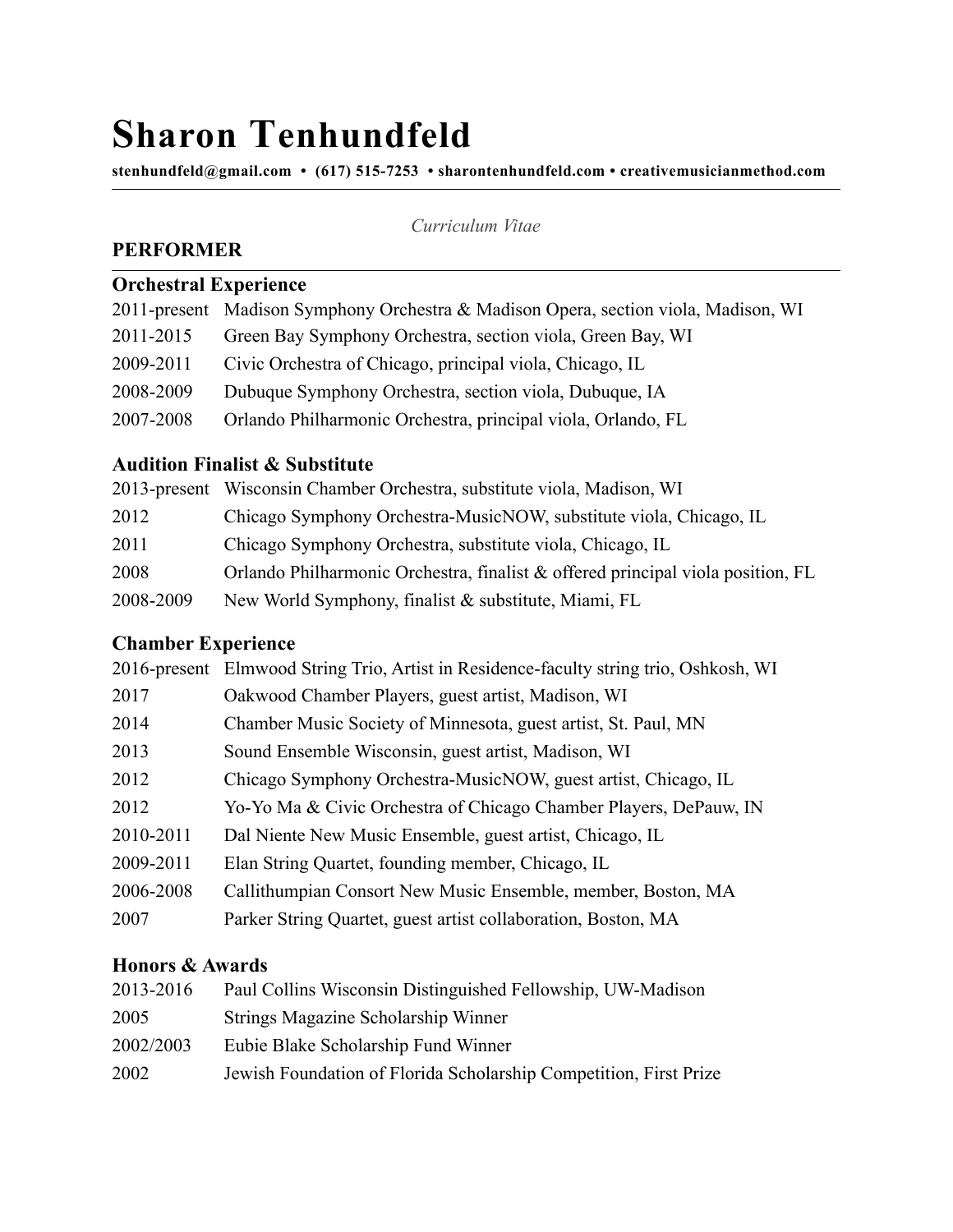# **Summer Festivals Attended**

| 2010 | Deer Valley Music Festival-Emerging Quartets Program, Park City, UT                        |
|------|--------------------------------------------------------------------------------------------|
|      | . violist of Elan String Quartet, studies with Muir String Quartet, Steve Ansell           |
| 2007 | Blossom Music Festival, Kent, OH                                                           |
|      | • studies with Robert Vernon, Principal Violist, Cleveland Orchestra                       |
| 2007 | National Orchestral Institute, College Park, MD                                            |
|      | • studies with Katherine Murdock, Daniel Foster, Choong-Jin Chang, Robert<br><b>Vernon</b> |
| 2006 | Sarasota Music Festival, Sarasota, FL                                                      |
|      | • studies with Barbara Westphal, James Dunham, Robert Vernon                               |
| 2005 | Heifetz International Music Institute, Wolfeboro, NH                                       |
|      | • studies with Carol Rodland and Karen Ritscher                                            |
| 2004 | Killington Music Festival, Killington, VT, summer                                          |
|      | •studies with Carol Rodland and Sheila Browne                                              |

# **ARTIST COLLABORATION**

| <b>MUSICIANS</b> |                                                                                                                                          |
|------------------|------------------------------------------------------------------------------------------------------------------------------------------|
| 2011             | Yo-Yo Ma, cello                                                                                                                          |
|                  | • performance of Mendelssohn Octet                                                                                                       |
|                  | • performance as principal viola with Civic Orchestra's Unconducted Chamber<br>Orchestra with Yo-Yo Ma as soloist                        |
| 2009             | Lyric Opera of Chicago, Matt Carroll, tenor                                                                                              |
|                  | • collaborated on Creative Edge Education Seminar. Performed and taught<br>concepts of opera and singing to students to be more creative |
| 2008             | Jethro Tull, British rock band                                                                                                           |
|                  | • summer American tour, string quartet                                                                                                   |
| 2007             | <b>Borromeo String Quartet</b>                                                                                                           |
|                  | • Beethoven String Quartet Seminar, Spring                                                                                               |
| 2006             | Parker String Quartet                                                                                                                    |
|                  | • performance Schoenberg's, Verklarte Nacht,                                                                                             |
| 2006             | James Buswell, violin                                                                                                                    |
|                  | • Shostakovich String Quartet Seminar, Quartet No. 15                                                                                    |
| 2005             | DJ Radar                                                                                                                                 |
|                  | • Concerto for DJ and Orchestra, Red Bull Artsehero Orchestra, Carnegie Hall<br>Premiere                                                 |
| 2001             | Charles Pikler, viola                                                                                                                    |
|                  | • performances of Mozart String Quintet at Sewanee Summer Music Festival                                                                 |
| <b>COMPOSERS</b> |                                                                                                                                          |

#### **COMP** Joan Tower • Wild Purple and Simply Purple 2010 Benjamin Pesetsky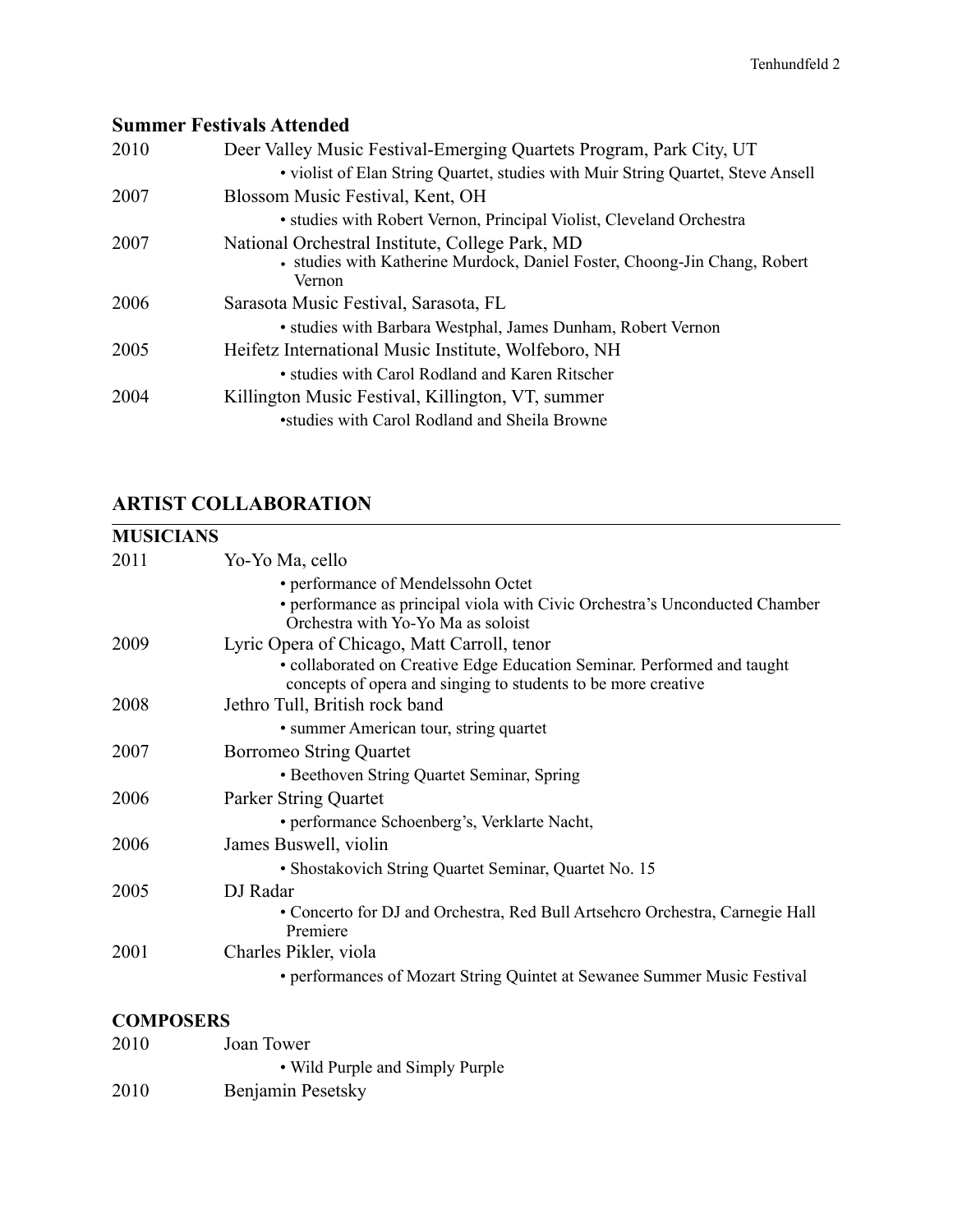|                       | • Representations and Interpretations for String Quartet, Elan String Quartet<br>collaboration, premiere                                                                                                                                                                                                                       |
|-----------------------|--------------------------------------------------------------------------------------------------------------------------------------------------------------------------------------------------------------------------------------------------------------------------------------------------------------------------------|
| 2010                  | Osvaldo Golijov                                                                                                                                                                                                                                                                                                                |
|                       | • Chicago Symphony Orchestra composer in residence, poetry collaboration                                                                                                                                                                                                                                                       |
| 2007                  | John Luther Adams                                                                                                                                                                                                                                                                                                              |
|                       | • for Lou Harrison, Callithumpian Consort collaboration, performed and recorded                                                                                                                                                                                                                                                |
| 2007                  | Frederic Rzewski                                                                                                                                                                                                                                                                                                               |
|                       | • Coming Together & Attica, Les Moutons, Callithumpian Consort collaboration                                                                                                                                                                                                                                                   |
| 2006                  | Ran Blake                                                                                                                                                                                                                                                                                                                      |
|                       | • Shostakovich inspired Improvisations                                                                                                                                                                                                                                                                                         |
|                       |                                                                                                                                                                                                                                                                                                                                |
| <b>VISUAL ARTISTS</b> |                                                                                                                                                                                                                                                                                                                                |
| 2016                  | Lindsey Beal, artist exhibition at University of Wisconsin Oshkosh<br>· collaborated and crafted a gallery recital that resonated and responded to her<br>guest artist exhibition Past as Present                                                                                                                              |
| 2014                  | Ebony Flowers, cartoonist<br>• collaborated as part of the Artist Collective Concert Series visual art, music,<br>theatre, and community collaboration piece "Tomato Magic"<br>$\bullet$ drawing inspirations were taken from 1st & 3rd grade students to create the<br>"Tomato Magic" story, cartoons, and musical background |
| 2014                  | Lynda Barry, cartoonist and professor<br>• musician model, practiced in front of a classroom of art students as trade for<br>observing art classes on cartooning                                                                                                                                                               |
| 2007                  | Juleen Jones                                                                                                                                                                                                                                                                                                                   |
|                       | • "What Reasons" - Ornette Coleman, performance with ArtUne Ensemble, four<br>live visual art pieces created                                                                                                                                                                                                                   |
| 2007                  | Melissa Ellsworth, film and media artist                                                                                                                                                                                                                                                                                       |
|                       | • "Meditation on the Beginning", film and improvisation                                                                                                                                                                                                                                                                        |
| 2006                  | Jessica Arnett                                                                                                                                                                                                                                                                                                                 |
|                       | • Rebecca Clarke Sonata, visual art installation piece                                                                                                                                                                                                                                                                         |
| <b>DANCERS</b>        |                                                                                                                                                                                                                                                                                                                                |
| 2014                  | Henry Holmes, Shauna Shrewsbury<br>• collaborated as part of the Artist Collective Concert Series for dance and<br>musician performance piece "Mobile"                                                                                                                                                                         |
| 2007                  | Kelly Donovan Dance Company                                                                                                                                                                                                                                                                                                    |
|                       | • Romance by Vaughn Williams, four dancers improvisation, viola & piano                                                                                                                                                                                                                                                        |
| 2006                  | <b>Boston Conservatory Dancers</b>                                                                                                                                                                                                                                                                                             |
|                       | • Romance by Vaughn Williams, three dancers choreography, viola & piano                                                                                                                                                                                                                                                        |
|                       |                                                                                                                                                                                                                                                                                                                                |
| <b>ACTORS</b>         |                                                                                                                                                                                                                                                                                                                                |
| 2017                  | Stewart Cole, actor and English professor, University of Wisconsin Oshkosh                                                                                                                                                                                                                                                     |
|                       | · collaboration and performance of Cole and UWO student string chamber<br>orchestra, Camerata, of Philip Glass's string quartet Company along with<br>excerpts from Samuel Beckett's novel Company.                                                                                                                            |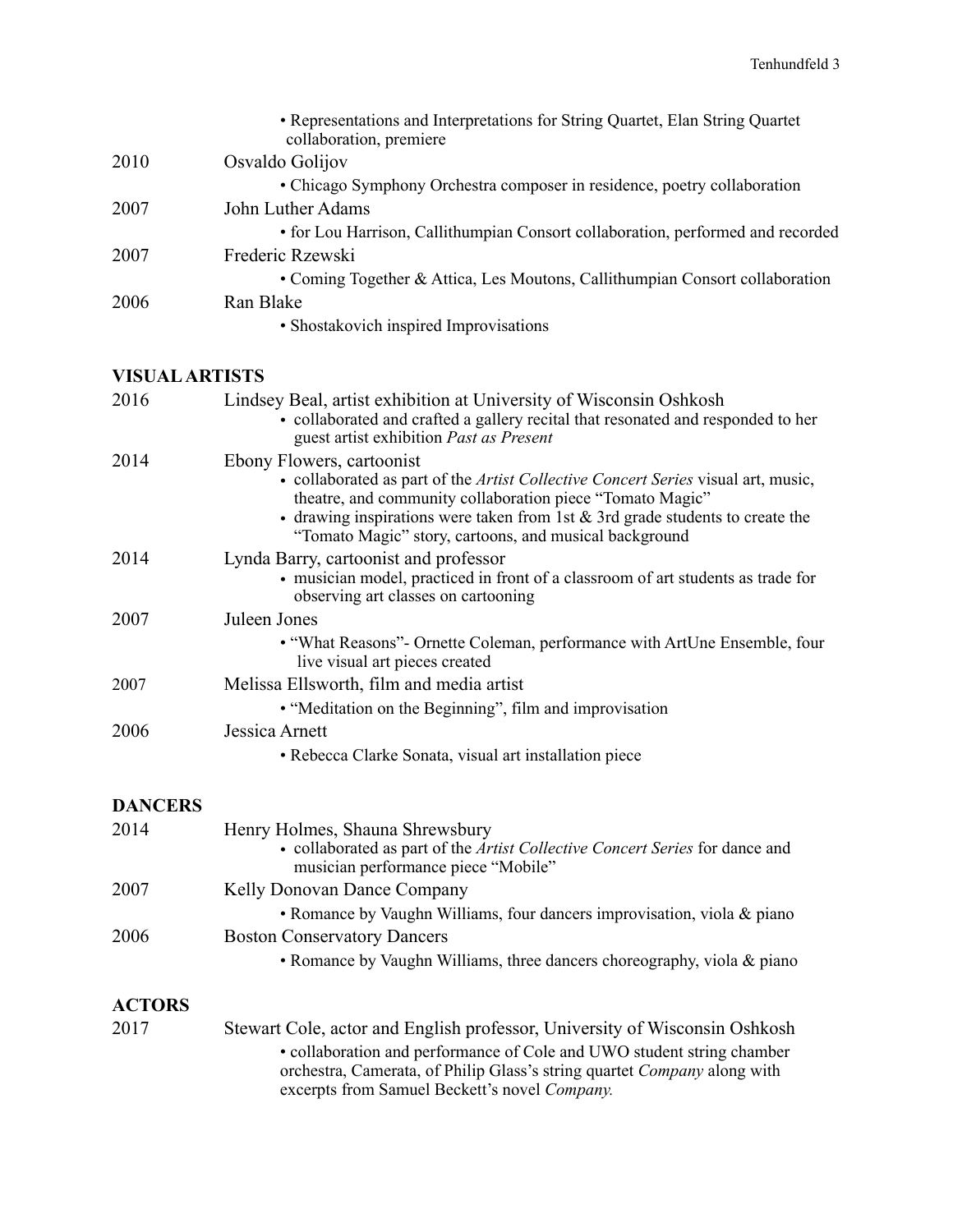| 2009         | Goodman Theatre Company<br>• performing/teaching Creative Seminar collaboration, music $\&$ theatre fluidity                                                                                                                                                                      |
|--------------|-----------------------------------------------------------------------------------------------------------------------------------------------------------------------------------------------------------------------------------------------------------------------------------|
| 2007         | Adina Bier, actor/performance artist<br>• "Daily Report" actor-musician collaboration                                                                                                                                                                                             |
| <b>POETS</b> |                                                                                                                                                                                                                                                                                   |
| 2010         | Roger Bonair-Agard, Chicago Young Authors Association                                                                                                                                                                                                                             |
|              | • Team Englewood High School, poetry/musician collaboration concert<br>• collaborated as violist in the Elan String Quartet                                                                                                                                                       |
|              | <b>Multi-Art Collaborations</b>                                                                                                                                                                                                                                                   |
| 2014         | Artist Collective Concert Series in Madison, Wisconsin<br>• directed and collaborated with video artist, cartoonist, actress, dancers,<br>community members, audience members as part of debut concert for artist<br>collective concert series at University of Wisconsin-Madison |
| 2011         | New World School of the Arts Reunion Performance<br>• directed and collaborated a 15 minute performance piece featuring dance,<br>improvised music, artwork, film, theatre, and 2002 reunion class contributed<br>stories                                                         |
| 2006, 2007   | <b>ArtUne Ensemble</b><br>• Developed, performed, and administered collaborative art concert series<br>involving music, dance, visual art, media, and theatre                                                                                                                     |

# **RECORDINGS**

| 2017 | Untitled, Alan Carr, bass trombone $\&$ string quartet<br>Peer2Records         |
|------|--------------------------------------------------------------------------------|
| 2007 | John Luther Adams for Lou Harrison<br>New World Records, Callithumpian Consort |

# **TEACHER**

| <b>Teaching Experience</b> |                                                                                                                                                                                         |
|----------------------------|-----------------------------------------------------------------------------------------------------------------------------------------------------------------------------------------|
|                            | 2015-present Lecturer of Viola & Music Business, University of Wisconsin Oshkosh, WI<br>• Adjunct faculty teaching Applied Viola Lessons, Chamber Music, and Music<br>Business courses. |
| 2015                       | Lecturer of Violin & Viola, University of Wisconsin Oshkosh, Oshkosh, WI<br>• Sabbatical leave replacement. Taught private lessons, chamber coachings, and<br>masterclasses.            |
| 2008-present               | Violin/Viola Studio, Oshkosh, WI & formerly Chicago, IL<br>• teach viola students, middle/high school weekly private lessons, college prep.                                             |
| 2014, 2015                 | Viola Instructor, Chamber Music Coach, Lecturer, University of Wisconsin<br>Madison Summer Music Institute, Madison, WI                                                                 |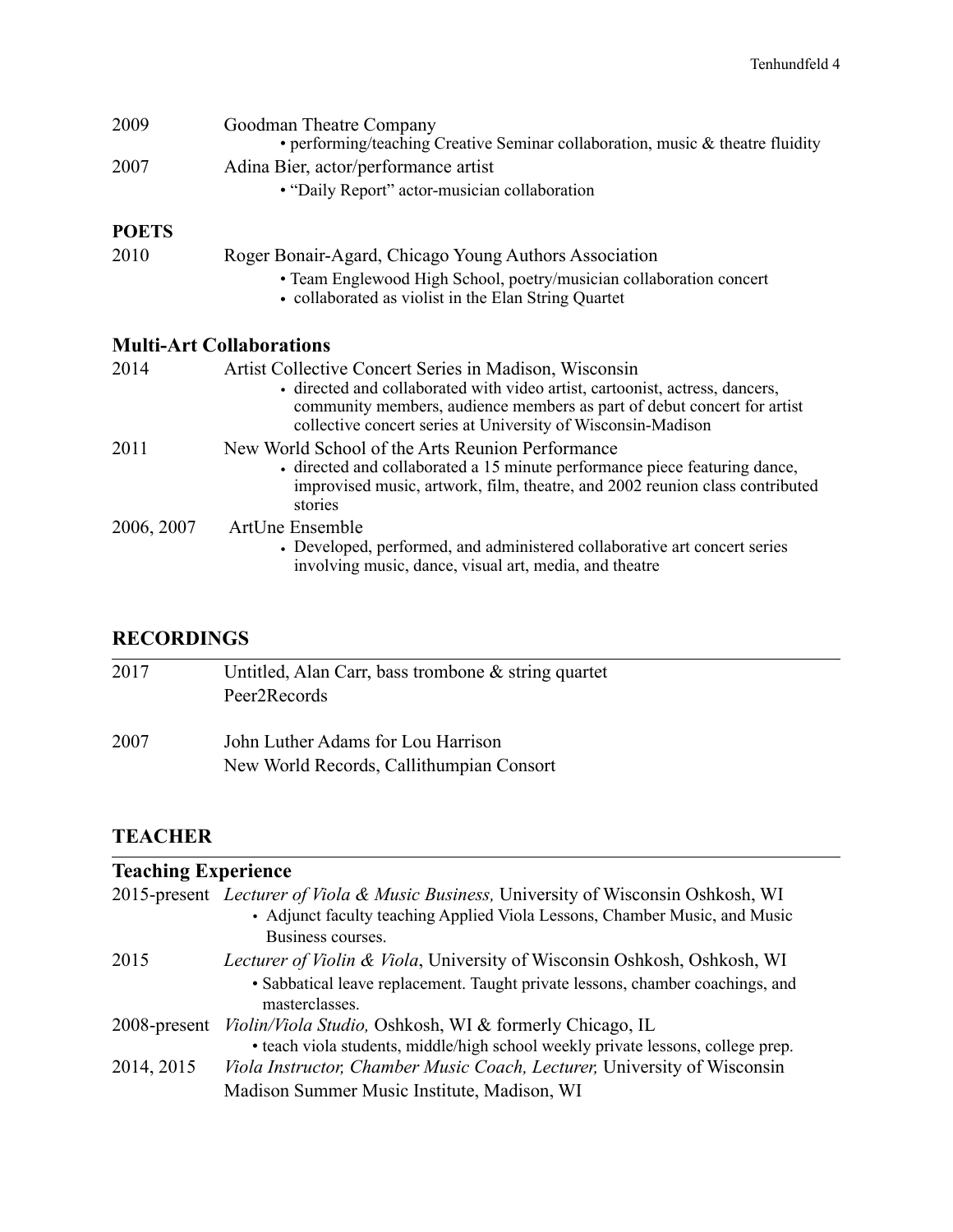|            | • taught viola students, coached and performed chamber music, led orchestral<br>sectionals, taught creativity classes: Creative Musician.                                                                                                        |
|------------|--------------------------------------------------------------------------------------------------------------------------------------------------------------------------------------------------------------------------------------------------|
| 2012, 2013 | <i>Viola Instructor</i> ; Blue Lake Fine Arts Camp, Blue Lake, MI<br>• taught viola students orchestral repertoire & technique classes.                                                                                                          |
| 2011       | Chamber Music Coordinator & Coach, Oshkosh Youth Symphony, Oshkosh, WI                                                                                                                                                                           |
| 2010       | • organized chamber reading party, coached chamber groups and sectionals<br>Chamber Music Coach/Artist, Lyceum Music Festival, Park City, UT                                                                                                     |
|            | • coached chamber music to student groups, guest artist, Elan String Quartet.                                                                                                                                                                    |
| 2008-2010  | Violin/Viola Faculty & Creative Director, New Music School, Chicago, IL<br>• Shaped curriculums, created education programs, collaborated with artists.<br>• Taught classes, lead seminars and instructed private lessons, created lesson plans. |
| 2009       | <i>Music Teacher-Maternity Sub, Madison Country Day School, Madison, WI</i>                                                                                                                                                                      |
|            | · Taught 1st-4th grade piano, general music history, theory, and choir classes.                                                                                                                                                                  |
| 2008-2009  | Chamber Coach, Wisconsin Youth Symphony Orchestra, Madison, WI<br>• Coached high school string players on weekly basis, two concert performances.                                                                                                |
| 2006-2008  | Teaching Assistant to Carol Rodland, New England Conservatory<br>• Assisted in teaching undergraduate and graduate students on a weekly basis.                                                                                                   |
| 2006-2007  | Violin/Viola String Professor, Norwood Public High School<br>• Taught private lessons to 12 students, coached chamber music to string quartets.                                                                                                  |
| 2005-2006  | Teaching Assistant Internship with Gillian Rogel, NEC Prepatory School<br>• Observed student lessons, team taught with Ms. Rogel, created learning style study.                                                                                  |
| 2002       | String Teacher and Program Developer, African Heritage Cultural Arts Center<br>· Taught group lessons for Violin, Viola, Cello in a class setting; students aged 6-15.                                                                           |

# **Masterclasses/Lectures**

| 2015       | Lecture-Creative Musician: An Artistic Method to Aid the Expressivity of                                                                                                                                                                                                                  |
|------------|-------------------------------------------------------------------------------------------------------------------------------------------------------------------------------------------------------------------------------------------------------------------------------------------|
|            | <i>Musicians</i> , University of Wisconsin-Madison, Madison, WI<br>• gave a brown bag hour lecture to university faculty and students on dissertation<br>research that included: art class observations, online survey results, Creative<br>Musician practice method, case study results. |
| 2013, 2014 | String Orchestra Masterclass, University of Wisconsin Oshkosh, Oshkosh, WI                                                                                                                                                                                                                |
|            | • led orchestral masterclass and coaching of orchestral repertoire                                                                                                                                                                                                                        |
| 2013       | Pair Duo at University of Wisconsin Oshkosh, Oshkosh, WI<br>• Pasha Sabouri, violin & Sharon Tenhundfeld, viola; guest artist recital and<br>masterclass. Additional education concert programs at Oshkosh area elementary<br>and middle schools.                                         |
| 2012       | University of Wisconsin Oshkosh, Oshkosh, WI<br>• Viola guest artist master class                                                                                                                                                                                                         |
| 2011       | University of Wisconsin Oshkosh, Oshkosh, WI<br>• lectured for Course: "This and Noise", a survey of western art music. Topics<br>comparing contemporary music composers: Schoenberg & Stravinsky, John Luther<br>Adams and Harry Partch.                                                 |
| 2009       | Chicago High School for the Arts, Chicago Illinois<br>· gave performing demonstration, taught masterclass to performing students,<br>discussed benefits of a career as a musician, discussed interpretation, multi-art<br>collaboration process.                                          |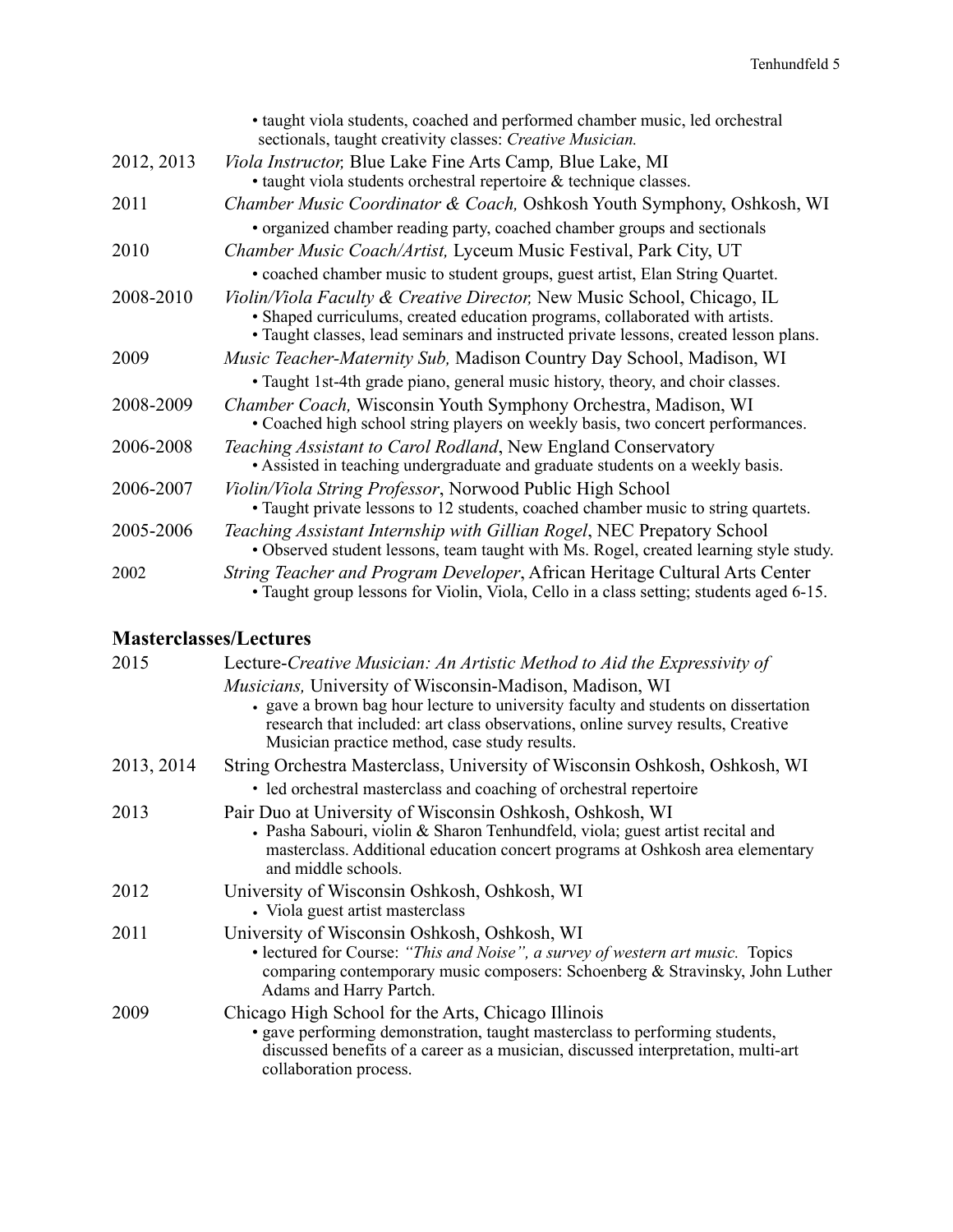# **Conference Presentations**

|            | <b>Conference Presentations</b>                                                                                                                                                                                                                                                                                                                                                    |
|------------|------------------------------------------------------------------------------------------------------------------------------------------------------------------------------------------------------------------------------------------------------------------------------------------------------------------------------------------------------------------------------------|
| 2018       | TEDx Oshkosh, Oshkosh, WI                                                                                                                                                                                                                                                                                                                                                          |
|            | • Invited to give a live and televised talk titled Being a Creativity Detective                                                                                                                                                                                                                                                                                                    |
| 2018       | American Viola Society Festival, Los Angeles, CA<br>• Presented a lecture titled The Creative Musician: Developing musical expression by<br>exploring dance, theatre, or visual art.                                                                                                                                                                                               |
| 2017       | National Flute Association, Minneapolis, MN<br>• Performed collaborative chamber music for flute, viola, piano as part of the<br>Lecture Presentation titled French Connections.                                                                                                                                                                                                   |
|            | <b>Education Program Development</b>                                                                                                                                                                                                                                                                                                                                               |
| 2013       | Creative Communicators-Arts Education Program                                                                                                                                                                                                                                                                                                                                      |
|            | South Park & Traeger Middle Schools, Oshkosh, WI<br>• week long education program teaching creativity lessons to middle school music<br>classes.                                                                                                                                                                                                                                   |
| 2012       | Creative Communicators-Arts Education Program                                                                                                                                                                                                                                                                                                                                      |
|            | Boys & Girls Club, Oshkosh, WI<br>$\bullet$ created arts education program working with Boys & Girls Club students teaching<br>five lessons of creativity and expression through music and public speaking, dance,<br>theatre, visual art, and improvisation, implemented program summer                                                                                           |
| 2011       | Oshkosh Youth Symphony Orchestra-Chamber Music Program<br>• organized chamber music sight reading party for all students                                                                                                                                                                                                                                                           |
| 2009       | Elan String Quartet Creative Musician Outreach Program<br>• created an education program for elementary/middle school students just starting<br>music lessons. Quartet guides students to learn music related to dance, theatre, visual<br>art and public speaking. Five lesson program over the course of a school year.                                                          |
| 2009, 2010 | New Music School - Creative Edge Seminar<br>· created four seminars collaborating with Lyric Opera of Chicago, Goodman<br>Theatre, Joffrey Ballet, International Contemporary Ensemble, exposing music<br>students, 5-18 yrs old, to how music relates to the arts and how musicians can be<br>more expressive when accessing outside arts.                                        |
| 2009, 2010 | New Music School - Creative Musician Session 2<br>• created and taught CM 2 weekly classes designed to teach music students to relate<br>music to dance, theatre, visual art, public speaking and improvisation to enhance their<br>music making and creativity. Also higher levels of music theory were learned and<br>explored. Multiple classes by age, 4-6yrs, 7-10, 12-14.    |
| 2009       | New Music School - Creative Musician Session 1<br>• created and taught CM 1 weekly classes designed to teach music students to relate<br>music to dance, theatre, visual art, public speaking and improvisation to enhance their<br>music making and creativity. Also beginning levels of music theory were learned and<br>explored. Multiple classes by age, 4-6yrs, 7-10, 12-14. |
| 2009       | New Music School - Creativity Boot Camp<br>• created and taught weekly boot camp classes designed to introduce young music<br>students to concepts of dance, theatre, visual art, public speaking and improvisation<br>to music. Also taught basics of music theory and instruments. Multiple classes by<br>age, 4-6yrs, 7-10, 12-14.                                              |
| 2006       | Heifetz Community Outreach Education Program                                                                                                                                                                                                                                                                                                                                       |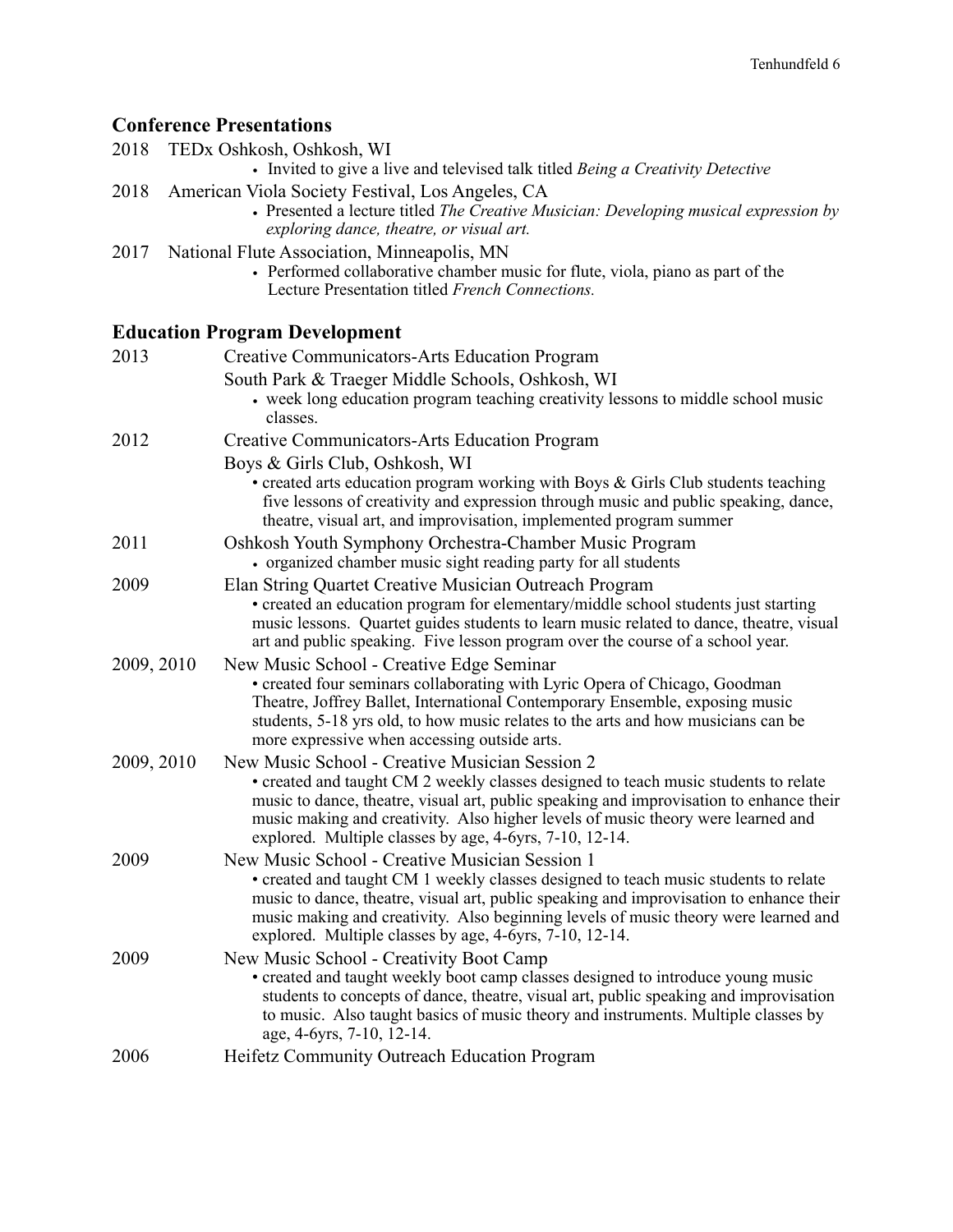• created and implemented outreach program for ages 4-12 at Children's Community Center. Worked with music students, program "Rhythm & Dance" & "Musical Storytime".

### **ADMINISTRATOR**

#### **Arts Administration Positions**

| <i>Executive Director, Oshkosh Symphony Orchestra</i><br>• Oversaw and managed all organizational operations including finance, concert<br>programming, personnel, marketing, development, education outreach, and the<br>youth orchestra program<br>• Worked closely with Board of Directors, community partners, staff, and supervised |
|------------------------------------------------------------------------------------------------------------------------------------------------------------------------------------------------------------------------------------------------------------------------------------------------------------------------------------------|
| internship students                                                                                                                                                                                                                                                                                                                      |
| Artistic Director & Administrator, Artist Collective Concert Series<br>• Directed, administered, and performed as part of debut multi art collaboration<br>concert at University of Wisconsin-Madison                                                                                                                                    |
| Chamber Music Director, Oshkosh Youth Symphony Orchestra                                                                                                                                                                                                                                                                                 |
| • Created curriculum of chamber music program                                                                                                                                                                                                                                                                                            |
| Creative Director, New Music School<br>• Created curriculums, school structure, and all Creative component classes and<br>seminars. Collaborated with Joffrey Ballet, Goodman Theatre, Lyric Opera artists to<br>team teach seminars. Recruited students, founding director of the school                                                |
| Founder/Artistic Director, ArtUne Ensemble, Boston Area<br>• Developed, performed, and administered collaborative art concert series involving<br>music, dance, visual art, media, and theatre                                                                                                                                           |
| <i>Artistic Coordinator</i> , Heifetz International Music Institute<br>• Administered all Faculty & Student Concert Programs, student schedules, donor<br>events, created and coordinated all Education concerts and Community Outreach<br>programs                                                                                      |
|                                                                                                                                                                                                                                                                                                                                          |

## **LIBRARY**

| Audio Visual Library       |                                                                                                                                                                                                                                         |
|----------------------------|-----------------------------------------------------------------------------------------------------------------------------------------------------------------------------------------------------------------------------------------|
| 2012-2013                  | University of Wisconsin Oshkosh, <i>Music Librarian</i> , Oshkosh, WI                                                                                                                                                                   |
|                            | • cataloged new collection CD and book donations, oversaw student workers                                                                                                                                                               |
| 2003-2006                  | New England Conservatory, <i>Firestone Librarian</i> , Boston, MA                                                                                                                                                                       |
|                            | • catalogued new reference materials (cd's, lp's, tapes, scores)                                                                                                                                                                        |
|                            | • aided Professors and students with class reserve lists                                                                                                                                                                                |
|                            | • coordinated books and score reference lists with Spaulding Library (books and<br>score library)                                                                                                                                       |
| <b>Performance Library</b> |                                                                                                                                                                                                                                         |
| 2008                       | Boston Symphony Orchestra, Performance Librarian Aid, Boston, MA<br>• bowed, bound, and created musician parts and scores during regular BSO season<br>• assisted in organizing parts, scores and folders for Tanglewood Music Festival |

- 2002-2008 New England Conservatory, *Performance Librarian*, Boston, MA
	- Orchestral Librarian, distributing folders to all musicians and conductors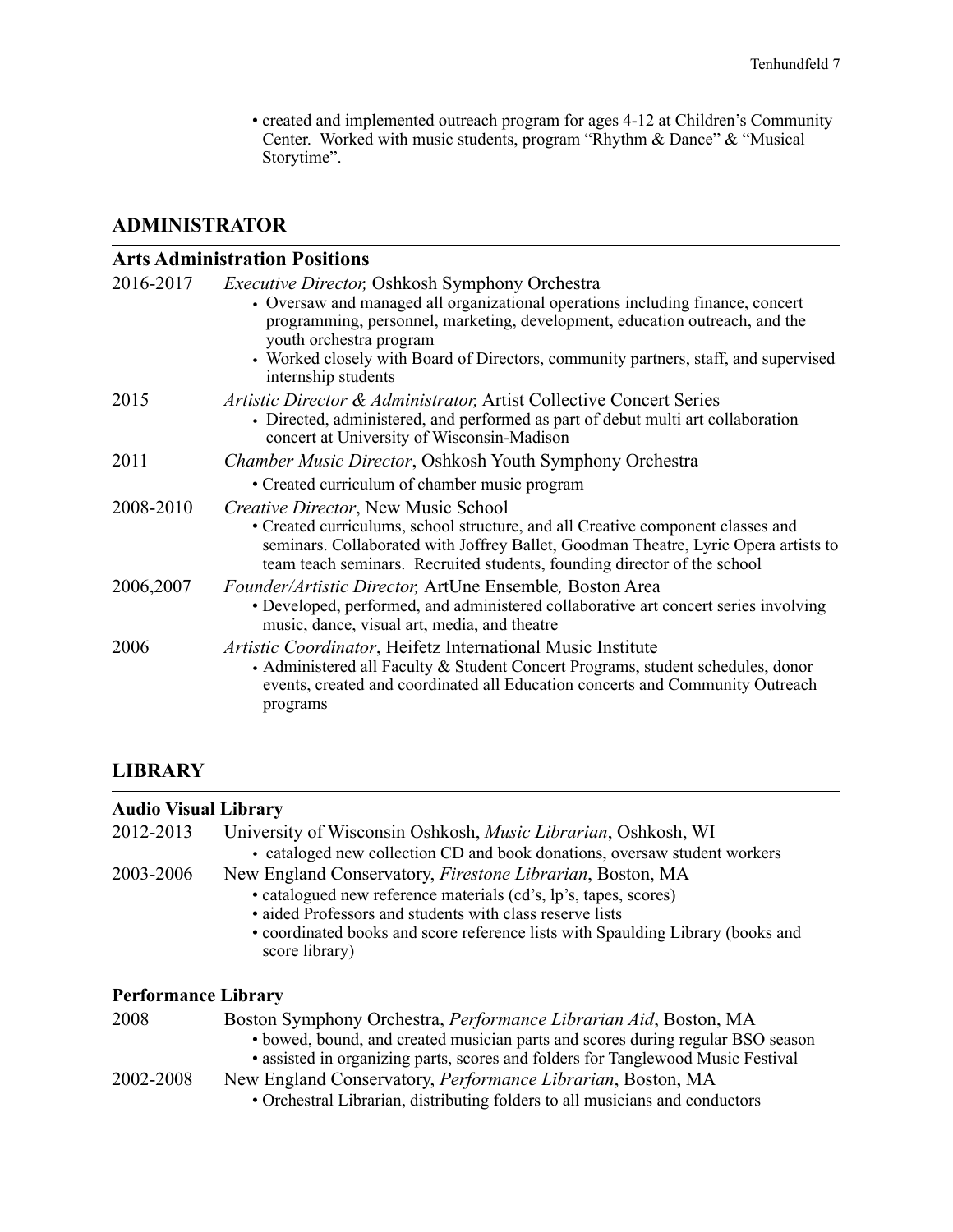- bowed, bound, copied, catalogued all parts and scores used for all orchestras, wind ensembles, and choirs
- **•** trained new librarians in cataloguing, bowing, and binding

#### **SERVICE**

|           | 2018-present <i>Adjudicator</i> , Wisconsin State Music Association<br>• Adjudicate regional and state music festivals for solo, chamber, orchestral strings           |
|-----------|------------------------------------------------------------------------------------------------------------------------------------------------------------------------|
|           | 2018-present <i>Secretary</i> , Oshkosh Symphony Orchestra<br>• Responsible for maintaining agendas, minutes, and organization documentation                           |
| 2017-2018 | <b>Board Member, Oshkosh Symphony Orchestra</b><br>• Work closely with board members to fundraise<br>• Chair of Concert Planning Committee, Marketing Committee member |
| 2012-2014 | Board Member & Musician Representative, Oshkosh Symphony Orchestra<br>• Marketing & Program Committee member                                                           |

#### **EDUCATION**

#### **Collegiate Studies**

| 2013-2016 | University of Wisconsin-Madison - Doctor of Musical Arts                             |
|-----------|--------------------------------------------------------------------------------------|
|           | Viola Performance, Art Collaboration and Entrepreneurialism, Business Certificate in |
|           | Entrepreneurialism, Student of Sally Chisholm                                        |
| 2006-2008 | New England Conservatory of Music - Master of Music                                  |
|           | Viola Performance, Student of and Teaching Assistant to Carol Rodland                |
| 2002-2006 | New England Conservatory of Music - Bachelor of Music                                |
|           | Viola Performance, Music In Education Concentration, Student of Carol Rodland        |

#### **Additional Studies**

2002-2008 Kim Kashkashian, *Viola Professor, New England Conservatory, renowned soloist* • secondary lessons and masterclasses during studies at New England Conservatory. Cross studios between Carol Rodland and Kim Kashkashian, 2002-2008 2006 & 2007 Robert Vernon, *Principal Violist, Cleveland Orchestra* • extensive study during two summers at Sarasota Music Festival, Blossom Music Festival, and National Orchestral Institute

#### **Performance Studies**

 Pro Arte String Quartet Muir String Quartet Borromeo String Quartet Martha Strongin-Katz, viola James Buswell, violin Pamela Frank, violin Donald & Vivian Weilerstein, violin, piano